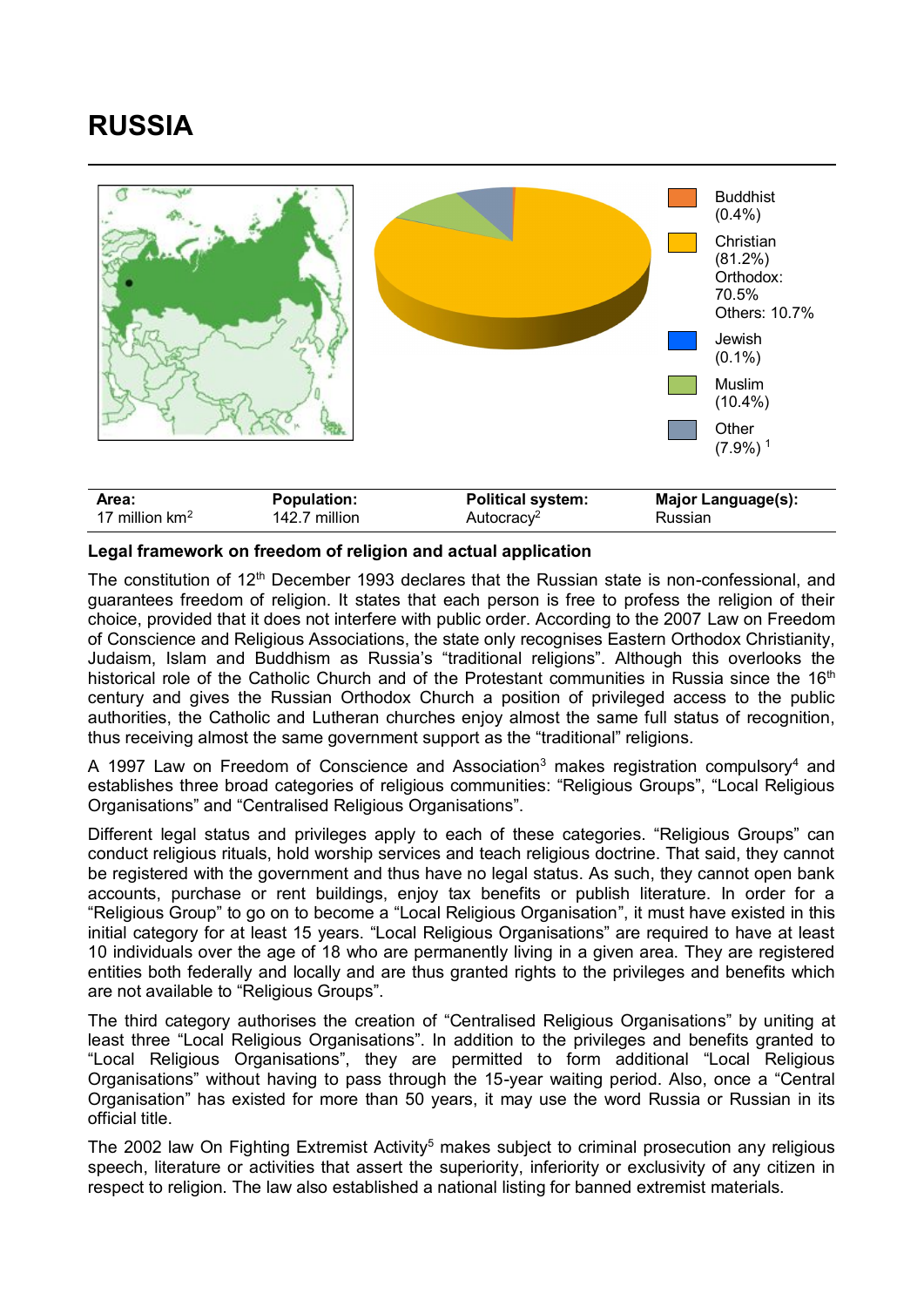Any court – whether local, regional or federal – can add materials to the federal list, making a ban on a particular item in one jurisdiction grounds for its interdiction across the entire country. For instance, in March 2015 the director of a village library was fined for having in the religion section of her library three books which had been banned by a District Court in Vladivostok some years earlier.

The law does not provide provisions for reversing the ban on such materials after they have been listed, although the government did remove a number of titles in 2015 after appeals by authors and publishers.

In 2006 the State Duma expanded the Extremism Law to include non-violent acts of civil disobedience as extremist activity. $6$  The law now defines extremist activity as "incitement to racial, nationalistic or religious enmity and also social enmity". The vagueness of this definition leaves the door open for authorities to label any religious teachings which contradict those of the "traditional religions" as "incitement to religious enmity".<sup>7</sup>

In 2012 the Venice Commission<sup>8</sup> published a document stating its view that Russia's 2002 Extremism Law fell short in several areas:<sup>9</sup> vague definitions of violence that could invite abuse and arbitrary application; arbitrary procedures and harsh sanctions that offend the right to freedom of religion or belief and freedom of expression; and the lack of a precise, proportionate and consistent approach required by the European Convention on Human Rights. The commission called on the Russian Federation to amend the law to bring it into line with international human rights standards.

The Extremism Law has also been used to prosecute religious individuals and groups thought to be security threats, often with little justification. Article 282 of the Criminal Code concerning "Actions directed at the incitement of national, racial or religious enmity" carries stiff penalties for individuals and groups that have been judged to be extremist. Under Article 212.1, individuals can be prosecuted for "repeated infringement of the established procedure for organising or conducting a gathering, meeting, demonstration, procession or picket".

The Code of Administrative Offenses likewise tightens restrictions on allegedly extremist groups. For instance, Article 20.2, Part 1 punishes violations of procedures for organising meetings and gatherings. Article 20.29 was added in 2007 to penalise the production or distribution of "extremist materials" by the confiscation of such material as well as prohibitive fines and detention.

## **Incidents**

While the traditional religions – Orthodox, Jews, Muslims and Buddhists – and the almost fully recognised religious communities – Catholics and Lutherans – enjoy religious freedom and do not report cases of religious discrimination, members of "non-traditional religions" such as Jehovah's Witnesses, Evangelical house churches and Muslim readers of the Turkish theologian, Said Nursi, are subject to religious freedom violations.

Russia's vigilant legal structure toward extremism can be attributed in part to the conflict in Chechnya during the 1990s. Government troops fought Chechen nationalist and Islamist groups in a bloody bid for independence, resulting in thousands of casualties. Moreover, the threat of Islamist jihadism on a global scale has also led to greater monitoring and suppression of Russia's Muslim population.<sup>10</sup>

In 2015 Seven Jehovah's Witnesses were found guilty of "extremism" by the Taganrog City Court for continuing to meet together for prayer and Bible study. Four of the seven were given suspended prison terms of at least five years.

In May 2016 the Witnesses' chief body in Russia were officially warned by the General Prosecutor's Office that it may face dissolution as a result of its "extremist" activities. There are thousands of Jehovah's Witness congregations across the country. This would be the first time that a "Centralised Religious Organisation" would be liquidated on grounds of ""extremism".<sup>11</sup>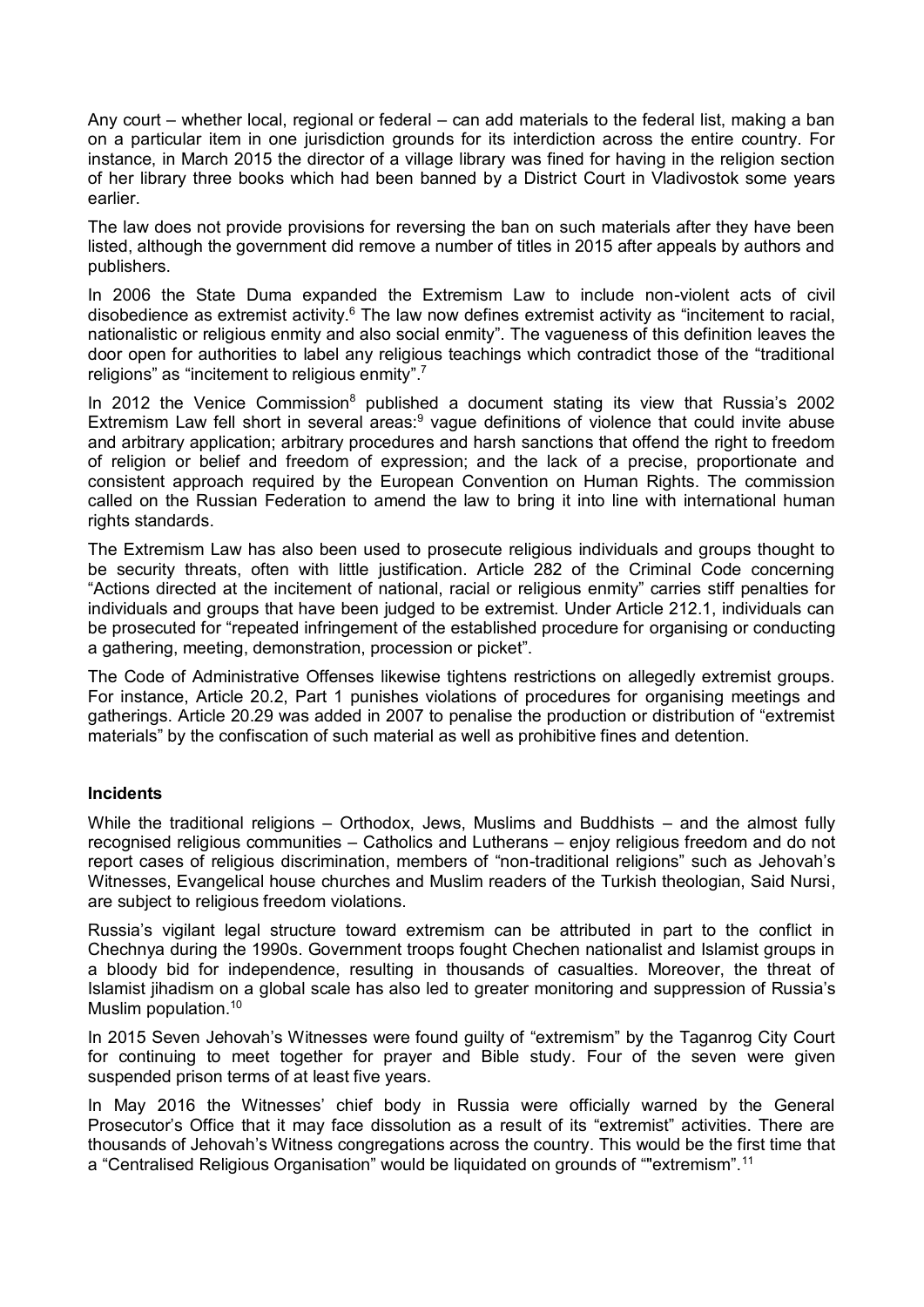Possession of literature or other materials that have been banned by the government because of their allegedly extremist content: Jehovah's Witnesses and followers of Said Nursi are especially targeted for being in possession of banned literature. In 2015 raids on four Jehovah's Witnesses meeting halls took place in different cities in a coordinated operation. No banned items were found on the premises. Instead, the police confiscated a sound system, CD-players and recordings of religious music used during worship services.

In January 2016, a Jehovah's Witness worship service was interrupted in Birobidzhan by police and security forces wanting to search the premises. About 150 people were there at the time. A package was uncovered containing items on the federal list of extremist literature. Some present that day state that the package was planted there.<sup>12</sup>

In March 2015 the Jehovah's Witness community in Abinsk was dissolved by Krasnodar Regional Court on grounds of extremism.<sup>13</sup>

In February 2015, three Said Nursi readers – Bagir Kazikhanov, Stepan Kudryashov and Aleksandr Melentyev **–** were convicted of extremist activity by Ulyanovsk's Lenin District Court. The men were said to have met regularly in "conspiratorial gatherings".<sup>14</sup> Prosecutions for public meetings and public manifestations of religion without government permission: In 2014 Protestant pastor Aleksei Kolyasnikov was fined 30,000 Roubles by the Krasnodar Regional Court for conducting a Bible study session in a Sochi café for his unregistered Christian group. The group met regularly on Sunday afternoons to pray and study the Bible together. The pastor was found in violation of Article 212.1 of the Criminal Code, which penalises the "established procedure for organising or conducting a gathering, meeting, demonstration, procession or picket."

Similarly, other religious groups have been fined for exercising their freedom to assemble and to express their faith. In March 2015 a District Court in Rostov-on-Don found two Jehovah's Witnesses guilty of committing an administrative violation (Article 20.2) for failing to follow "the established procedure" for conducting a public event.<sup>15</sup> In May 2015 eight Baptists were fined in central Crimea for holding an outdoor religious meeting.<sup>16</sup>

## **Prospects for freedom of religion**

Notwithstanding the challenges, there are signs of hope, most decisively the historically unprecedented February 2016 meeting between Pope Francis and Russian Orthodox Patriarch Kirill in Cuba. The 30-point joint document signed by the two Church leaders – the first ever such declaration – was a significant step in opening the possibilities for a closer cooperation between the Churches, both in and outside Russia. Of note were common positions taken concerning the defence of Christian values and the institution of family in Europe, the defence of persecuted Christians in the Middle East and North Africa, and for a commitment to peace in the world.

The grave realities for religious minorities seeking legitimacy within Russia, however, persist. Police raids on homes and places of worship are on-going. Members of religious minorities are particularly at risk of court actions under Administrative Code 20.2. Of these prosecutions, many have led to fines, short-term detention, community service as well as longer prison terms. Relatively few defendants were acquitted.

In 2012 Russia's parliament adopted a law that required all NGOs to register as "foreign agents" with the Ministry of Justice if they engage in "political activity" and receive foreign funding. By June 2014, the Ministry of Justice had designated 126 groups as "foreign agents" and many have been subsequently been shut down.<sup>17</sup> This development has also affected the country's religious minorities, as the term "political activity" is so vague that it may even be applied to religious activities. In 2015 the Russian Ministry of Justice drafted a bill requiring all religious groups that receive sponsorship from abroad to file detailed reports about their activities and personal information concerning those in leadership positions.<sup>18</sup> The bill passed its first reading and is awaiting further action by the legislature.<sup>19</sup>

Russia's religious landscape is complex, forged through a vast territory, a wide variety of ethnic groups and diverse cultures while overcoming a Soviet past in which severe persecution of